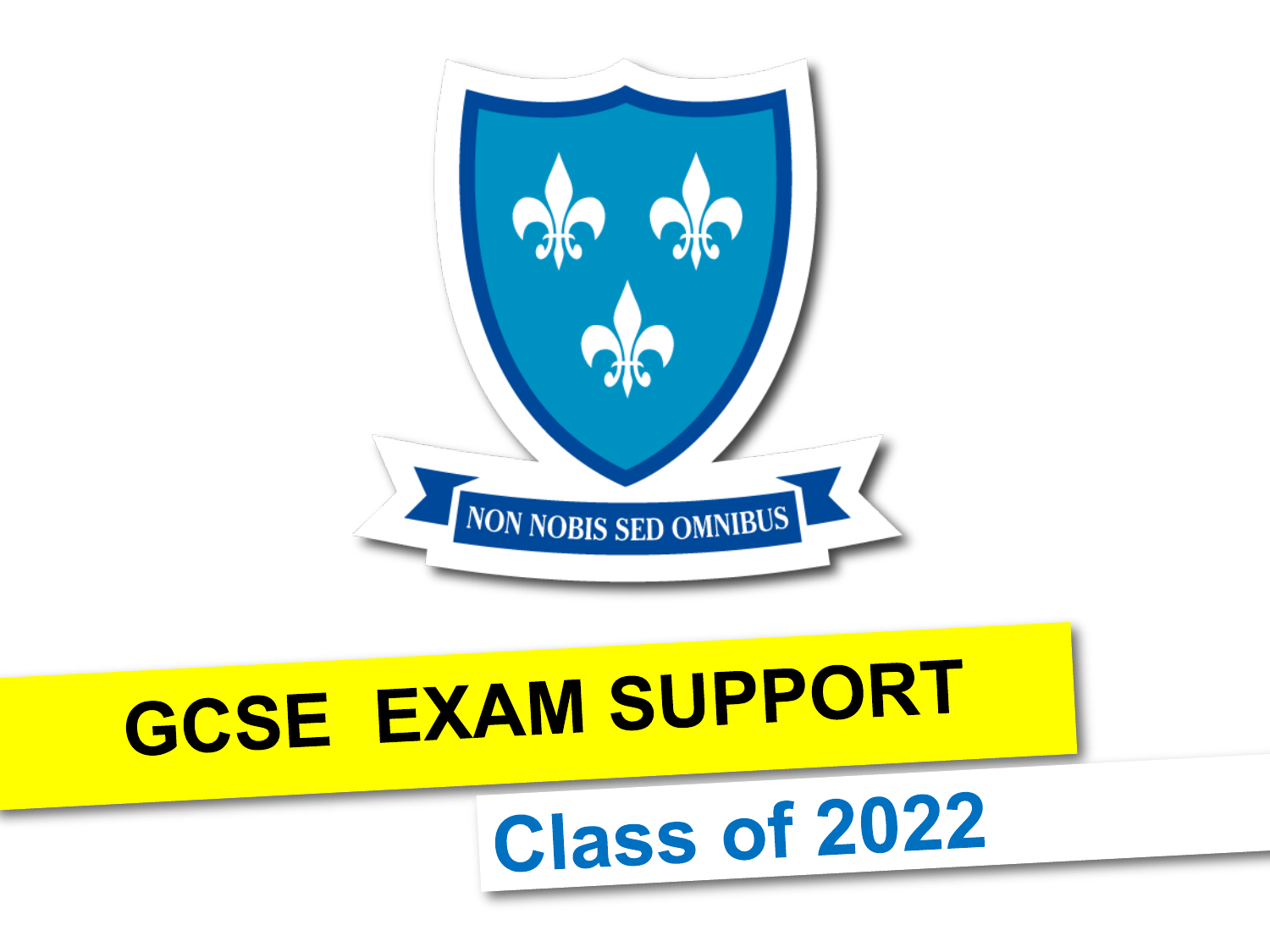# *Introduction*

Your GCSEs are the final hurdle before leaving school. You've worked hard and contributed immensely to the school community. You are ready to go on, perform your best in the exams and leave Soham Village College knowing you've given it everything you can.

The purpose of this booklet is to provide you with essential information about how to prepare for your GCSEs. Subject heads have looked at the guidance given by the exam boards and included the topics and areas of focus in this booklet. If you have any further questions please ask! Schoolis full of exam expertise and we want to help you in any way we can.

# **The key messages are:**

- 1. Get organised! If you can't do it on your own, get help. Balance your subjects.
- 2. Start early there is lots to do, the earlier you start, the more manageable it is, cramming your revision is stressful and not as effective.
- 3. Make use of all the things the school provides we only recommend things that make a big differencel

# **Contents**

- ❖ *How do I organise my revision?*
- ❖ *Where can I get resources to revise for my subjects?*
- ❖ *How do I revise?*
- ❖ *Two different templates for making a revision plan*

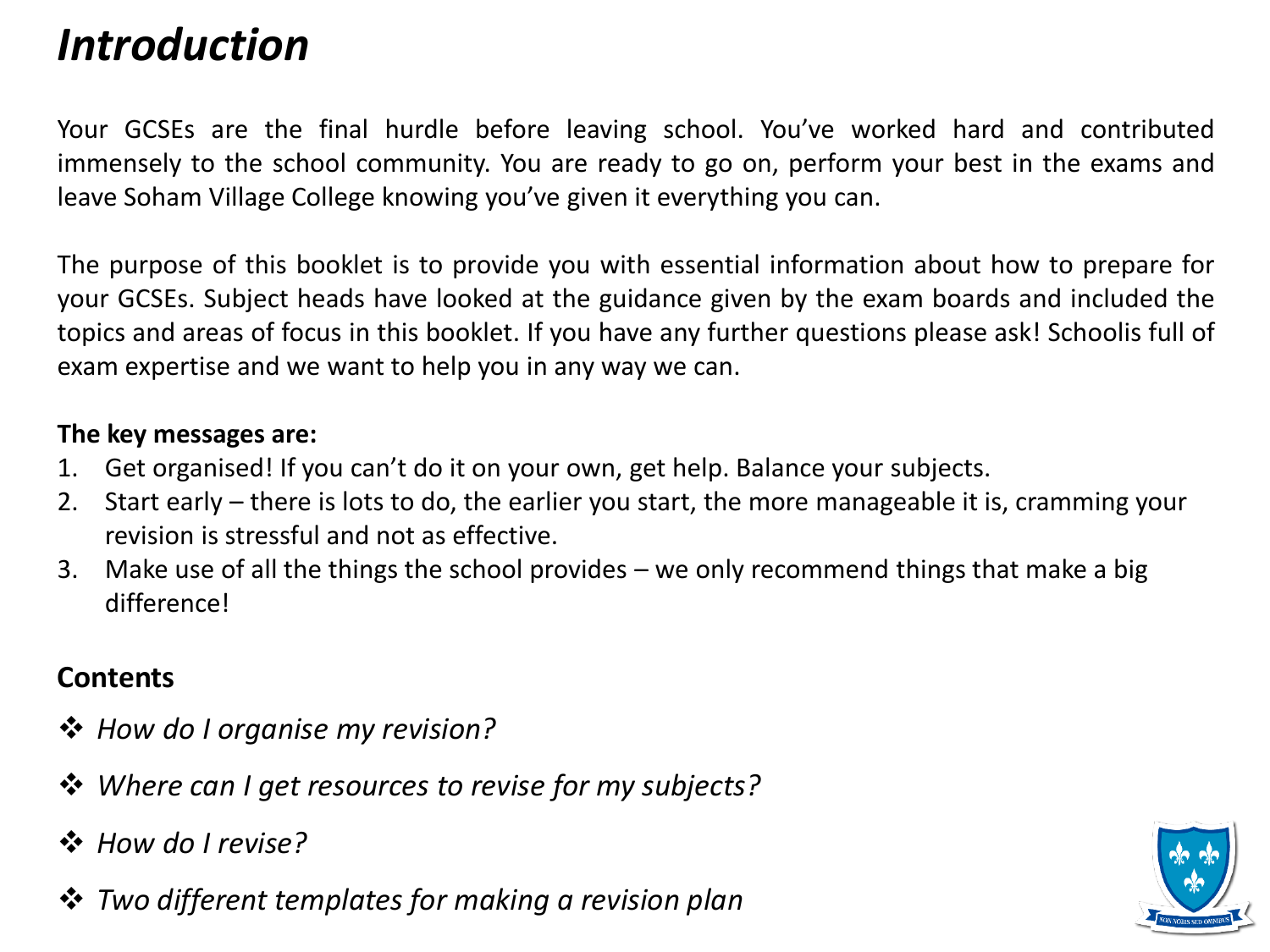# *Where can I get resources to revise for my subjects?*

The following pages contain the key revision information from every subject. Find your subjects and take note of them!



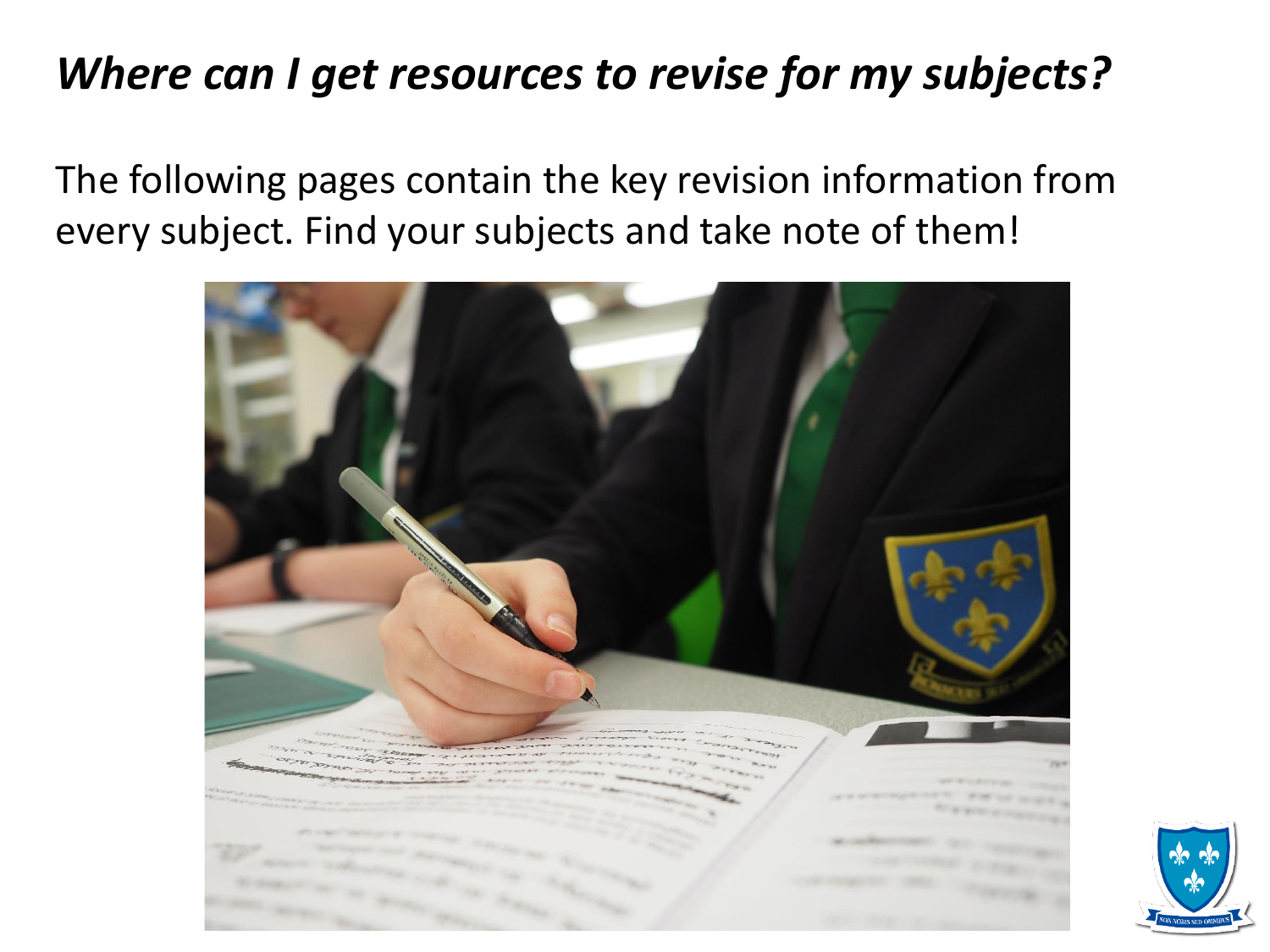# *How do I revise?*

The key message when revising is that is must be **active** and not passive. Passive would be just reading the revision guide then finishing and going to watch TV. Active revision is anything that involves thinking, making a decision or doing.

- Can you reduce the information down to half the size in note form? Can *you reduce it further down to just keywords?*
- *Can you draw pictures to help you remember it?*
- *Can you summarise the information in 5 key points then put them in order of importance?*
- *Can you draw a mind map and link the information on a topic together?*
- Can you turn the page of information into a 10 question quiz that you can *get someone to test you on?*
- *Can you make flash cards with keywords on one side and definitions on the other?*
- *Can you make a podcast about the thing you are learning about?*

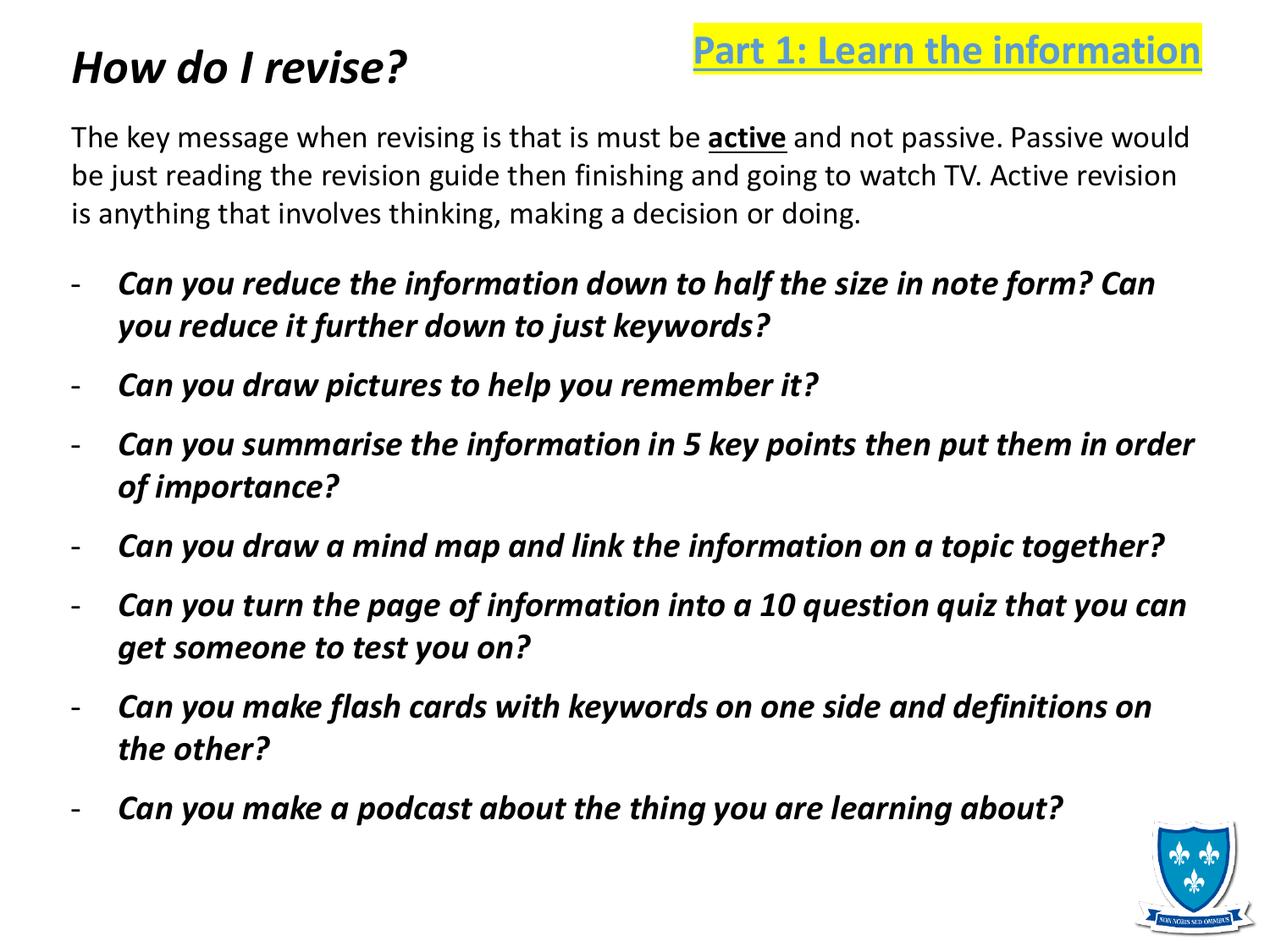# *How do I revise?*

Once you feel like you've revise a topic, you need to **test yourself** to see if you really have and practice applying that knowledge. If the subject you are revising for involves writing them you must practice writing your answers

You can do this by **answering questions in the revision guides**, or by answering the relevant pages in a **workbook** or internet site.

It is extremely important that you mark the questions yourself – there is no point in doing questions if you don't know if they are right or not

**Exam practice** – build up to trying exams, there are not many practice papers so use them wisely! Make sure you mark them afterwards – get help from someone if you struggle. If you can't help looking at the answers, give them to someone responsible!

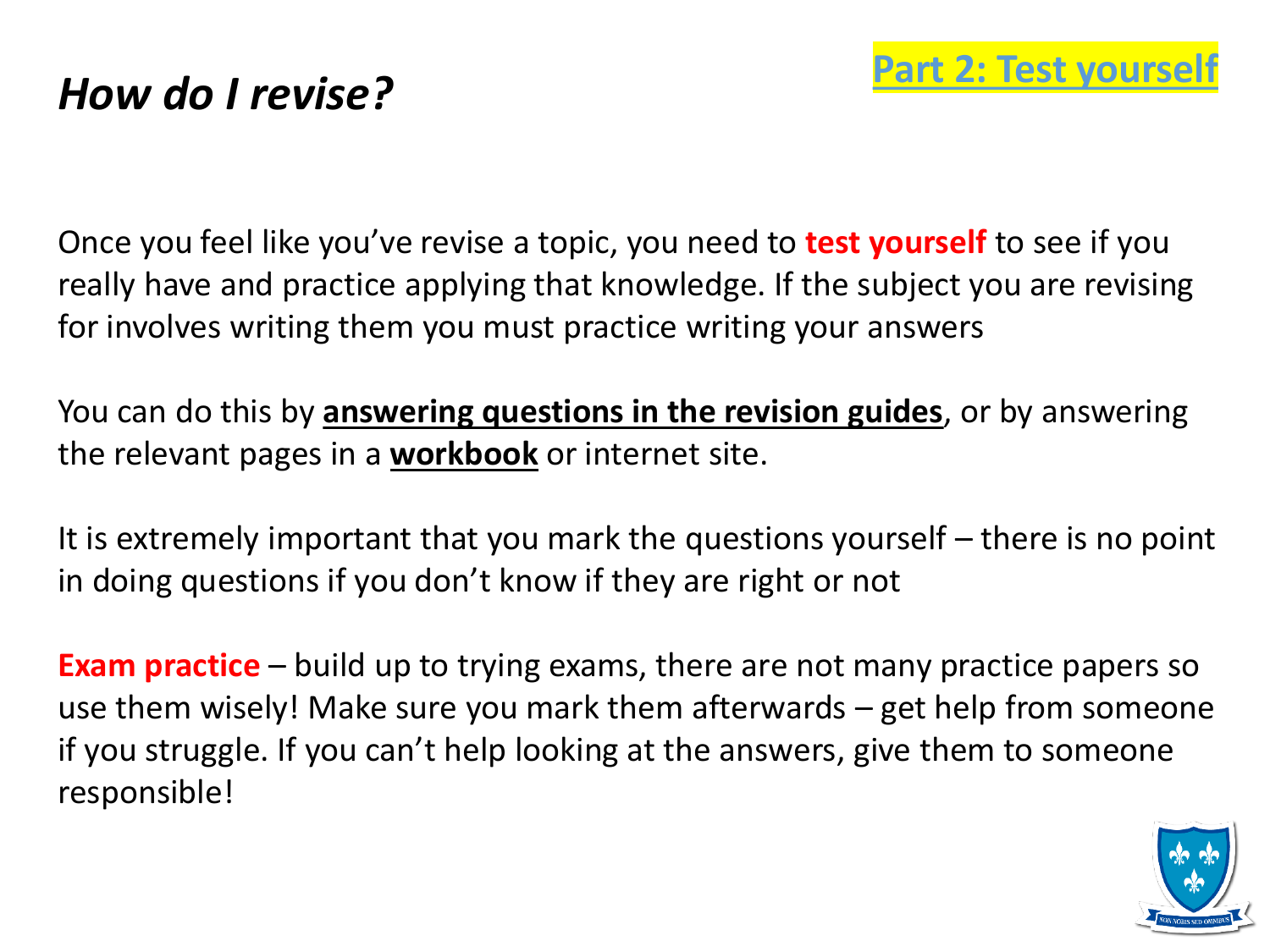# **Subject: Maths**

#### **Number of exams in and length:**

3 papers  $1\frac{1}{2}$  $\frac{1}{2}$  hours each, equally weighted.

Paper 1 is non-calculator, papers 2 and 3 are calculator allowed.

Students are provided with a formula sheet in the exam. Students have been given a paper copy to help with revision and an electronic copy can also be found on the maths revision Google Classrooms (details at the bottom of the page)

#### **Topics that are assessed on each paper:**

All students will be given a copy of the paper by paper breakdown of topics released by Edexcel. These are also available on the maths revision Google Classrooms.

**Recommended resources to use to revise and where they can be found:**

- Past papers will be given out to be used in class and at home
- An extra set of past papers will be available on Google Classroom
- Mymaths [www.mymaths.co.uk](http://www.mymaths.co.uk/)
- Mathswatch: [vle.mathswatch.co.uk/vle/](https://vle.mathswatch.co.uk/vle/)
- Corbettmaths videos and exam practice [www.corbettmaths.com](http://www.corbettmaths.com/)
- Maths Genie<https://www.mathsgenie.co.uk/gcse.html>

Further revision info, online links and links to Eedi webinars can be found on the maths revision google classrooms:

#### **Higher code:** gra4lpe **Foundation code:** mp7iyyv

A reminder that the final two maths twilight revision sessions are on Wed  $27<sup>th</sup>$  Apr and Wed 4<sup>th</sup> May (bookable through the parents evening booking system)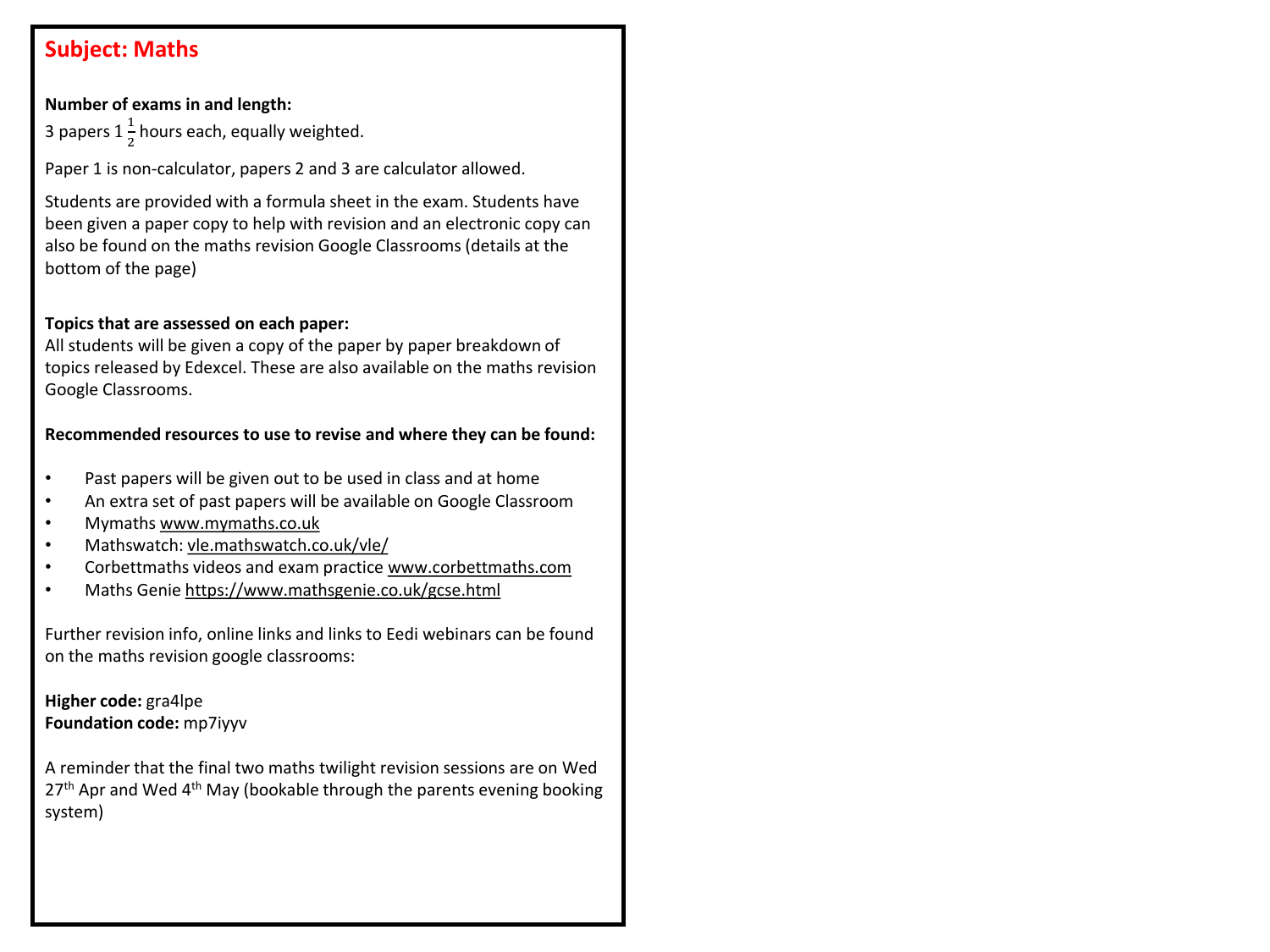# **Subject: English Language (Eduqas)**

#### **Number of exams in and length:**

- Component 1 1 hour and 45 minutes
- Component 2 2 hours

#### **Topics that are assessed on each paper:**

#### **Component 1**

Section A – Reading (40 marks)

This section will test through structured questions the reading of an unseen extract from one 20<sup>th</sup> century literary prose text. This section assesses AO1, AO2 and AO4.

Section B – Writing (40 marks)

This section will test creative prose (story) writing through one 40-mark task. Candidates will be offered a choice of four titles giving opportunities for writing to describe and narrate, and imaginative and creative use of language. This section assesses AO5 and AO6.

#### **Component 2**

#### Section A – Reading (40 marks)

This section will test through structured questions the reading of a newspaper article (from the 21st century) and an extract from a nonfiction book (from the 19th century). This section assesses AO1, AO2, AO3 and AO4.

#### Section B – Writing (40 marks)

This section will test transactional, persuasive and/or discursive writing through two equally weighted compulsory tasks (20 marks each). Across the two tasks candidates will be expected to write a formal letter and a magazine article for different audiences and purposes, adapting style to form and to real-life contexts. This section assesses AO5 and AO6.

# **Recommended resources to use to revise and where they can be found:**

- English Language revision workbook (available from the Finance Office)
- Revision materials on Google Classroom (join with code: **ead55so**)
- Past papers and other materials from the class teacher.

# **Subject: English Literature (Eduqas)**

## **Number of exams in and length:**

- Component 1 2 hours
- Component 2 2 hours

Learners are not permitted to take copies of the set texts into the examination.

# **Topics that are assessed on each paper:**

# **Component 1**

There will be two separate one-hour papers, one for 'Macbeth' (one extract and one essay question) and one for 'An Inspector Calls' **or** 'Lord of the Flies' (one essay question). These will be scheduled in the same session of the examination timetable and candidates will complete both papers back-to-back.

#### **Component 2**

There will be two separate one-hour papers, one for 'A Christmas Carol' **or** 'Jekyll and Hyde' (one essay question in which you will be required to make links to context) and one for Unseen Poetry (one question about a single poem and one question asking you to compare the first poem with a second one). These will be scheduled in the same session of the examination timetable and candidates will complete both papers back-toback.

#### **Recommended resources to use to revise and where they can be found:**

- English Literature revision guides for all texts are available from the Finance Office.
- Revision materials on Google Classroom (join with code: **d55x4ad**)
- All work completed in your purple workbooks in class.
- Past papers and other materials from the class teacher.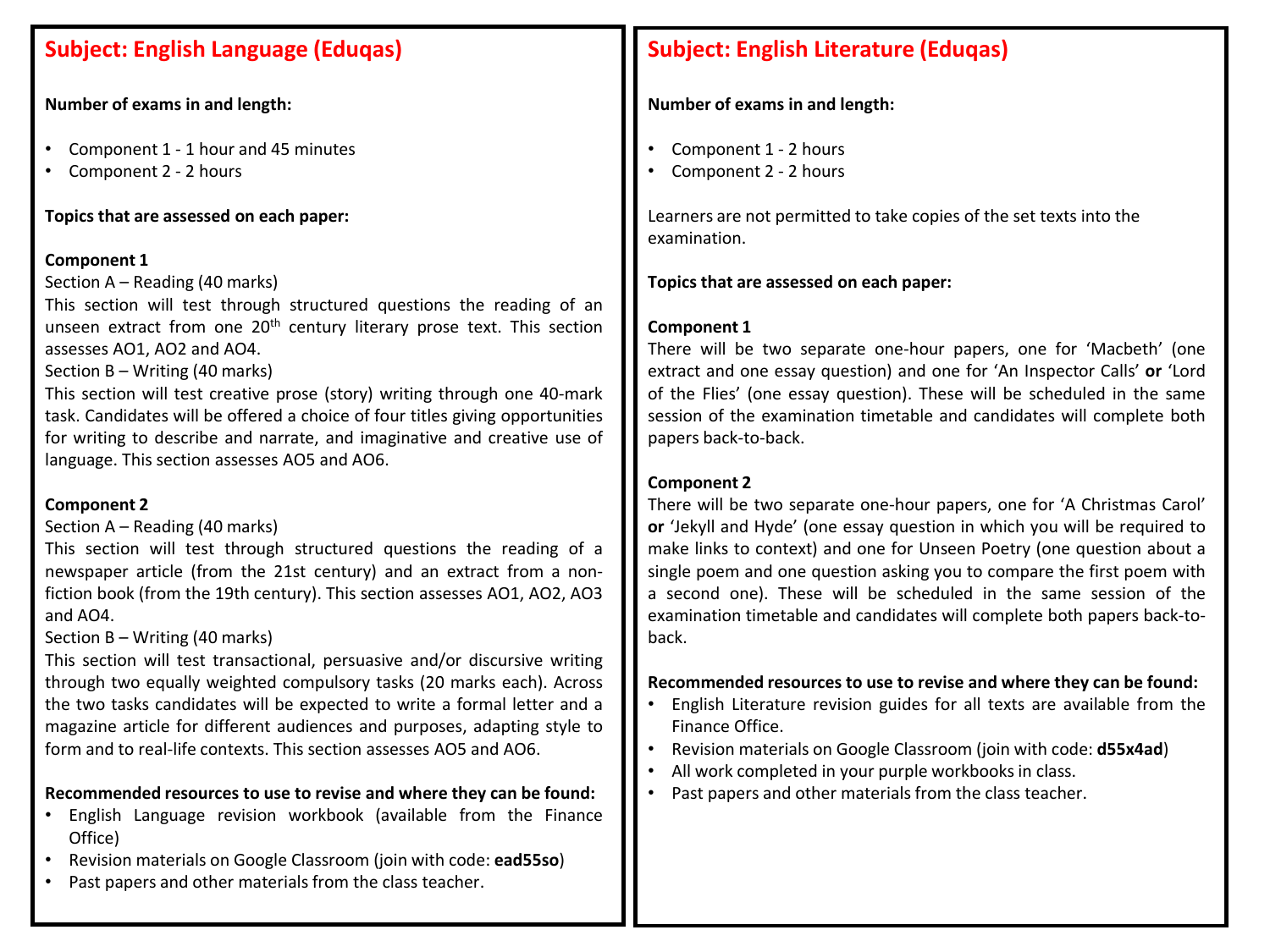# **Subject: Combined Science**

#### **Number of exams in and length:**

Three exams, each 1 ¼ hours

# **Topics that may come up in the mock [See your Google Classroom for details of the focus topics provided by AQA for each paper]:**

Trilogy biology paper 1 - 1 ¼ hours [Tue 17 May] Trilogy chemistry paper 1 - 1 ¼ hours [Fri 27 May] Trilogy physics paper 1 - 1 ¼ hours [Thr 09 Jun] Trilogy biology paper 2 - 1 ¼ hours [Wed 15 Jun] Trilogy chemistry paper 2 - 1 ¼ hours [Mon 10 Jun] Trilogy physics paper 2 - 1 ¼ hours [Thr 23 Jun]

# **Recommended resources to use to revise and where they can be found:**

Revision guide - The contents section in the front of the book lists the topics by paper.

BBC Bitesize AQA Trilogy

<https://www.bbc.co.uk/bitesize/examspecs/z8r997h> In addition, resources will be uploaded onto google classroom. The login details are:

Foundation – oxrr7qp Higher – 4gqqm2y

Students will need to make sure that they are familiar will the required practicals for each paper, as these **will be** a key focus (see Google classroom for details).

Additional revision materials are available for purchase via the finance office, these resources will be sold at cost price which is significantly cheaper than on the 'high street'.

Lunchtime revision sessions, focusing on the three key topic areas for the exam, will start on Monday 25 April and will run through to Friday 13 May. Details of these and how to sign up will also be published shortly. Students will need to sign up in advance for each session using the same method as for parents evening.

# **Subject: Separate Sciences**

**Number of mock exams in March and length:** 3 exams, each 1 hours and 45 minutes **Topics that may come up in the mock [See your Google Classroom for details of the focus topics provided by AQA for each paper]:**  Biology paper 1 - 1 ¾ hour [Tue 17 May] Chemistry paper 1 - 1 ¾ hour [Fri 27 May] Physics paper 1 - 1 ¾ hour [Thr 09 Jun] Biology paper 2 - 1 ¾ hour [Wed 15 Jun] Chemistry paper 2 - 1 ¾ hour [Mon 10 Jun] Physics paper 2 - 1 ¾ hour [Thr 23 Jun]

# **Recommended resources to use to revise and where they can be found:**

Revision guide - The contents section in the front of the book lists the topics by paper. BBC Bitesize Biology <https://www.bbc.co.uk/bitesize/examspecs/zpgcbk7> BBC Bitesize Chemistry <https://www.bbc.co.uk/bitesize/examspecs/z8xtmnb> BBC Bitesize Physics <https://www.bbc.co.uk/bitesize/examspecs/zsc9rdm> In addition, resources will be uploaded onto google classroom. The login details are: v4i3lap

Students will need to make sure that they are familiar will the required practicals for each paper, as these **will be** a key focus.

Additional revision materials are available for purchase via the finance office, these resources will be sold at cost price which is significantly cheaper than on the 'high street'.

Lunchtime revision sessions, focusing on the three key topic areas for the exam, will start on Monday 25 April and will run through to Friday 13 May. Details of these will also be published shortly. Students will need to sign up in advance for each session using the same method as for parents evening.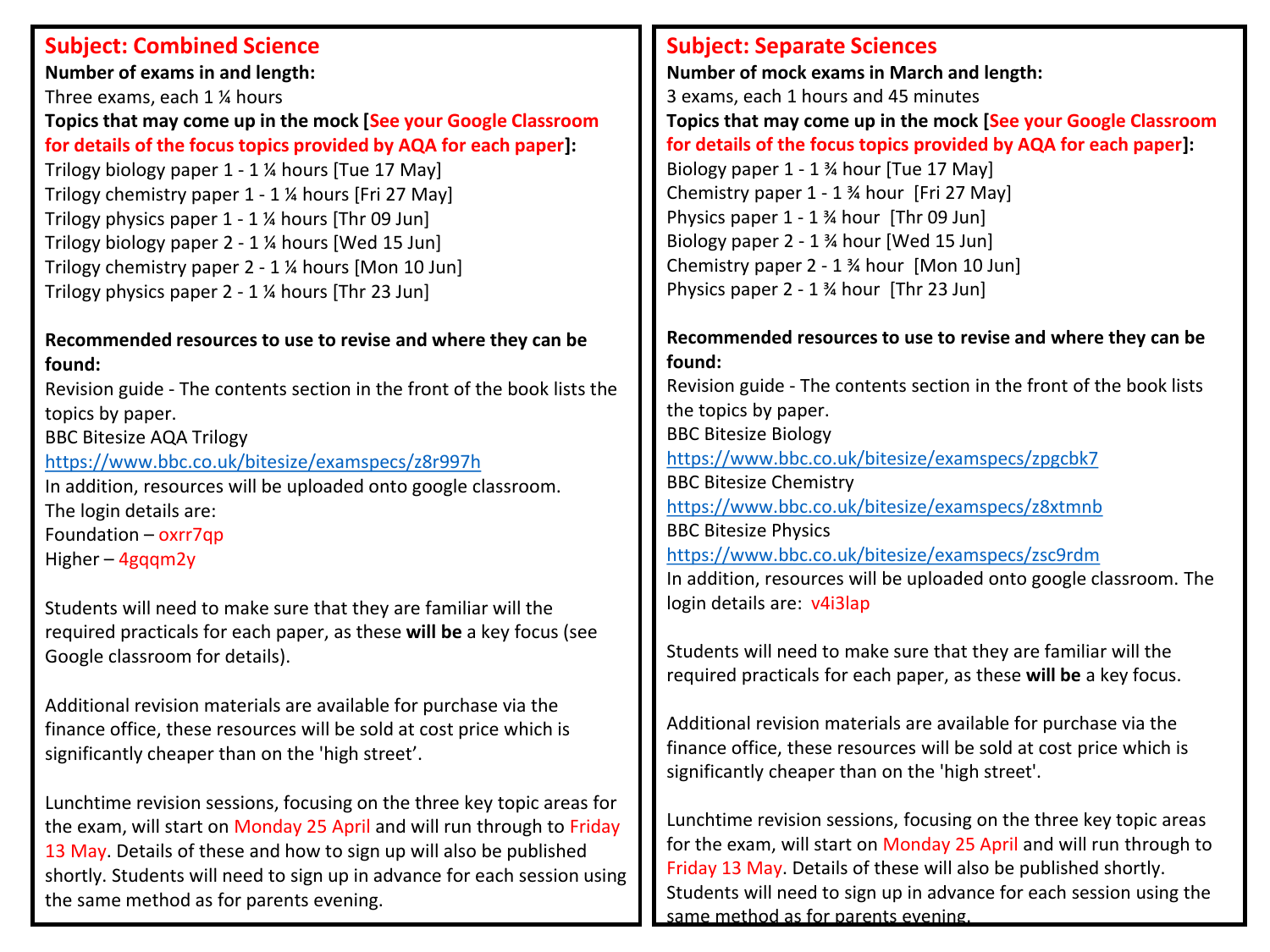# **Subject: Computer Science**

**Number of exams and length: 2 papers each 90 minutes long**

**Topics that are assessed on each paper:**

*Component 1 has reduced content and the following topics have been excluded:*

*1.1.2 CPU Performance*

*1.1.3 Embedded System*

*1.3.1 Only the Star and Mesh Topologies sub-topic is excluded*

- *1.3.2 Only The Concept of Layers sub-topic is excluded*
- *1.4.1 Threats to computer systems and networks*
- *1.5 Systems software, the whole topic has been excluded*

*Component 2 has no reduced content and will be examined in full.*

# **Recommended resources to use to revise and where they can be found:**

https://revisecs.computerscienceuk.com/free-resources/ <https://student.craigndave.org/gcse-ocr-j277-computer-science-videos> [https://app.senecalearning.com/classroom/course/a1ce4570-6e27-](https://app.senecalearning.com/classroom/course/a1ce4570-6e27-11e8-af4b-35cf52f905c2/section/65ac2e24-3b57-4598-b4dc-01e04eddee1b/session) 11e8-af4b-35cf52f905c2/section/65ac2e24-3b57-4598-b4dc-01e04eddee1b/session

# **Subject: Design & Technology Product Design**

**Number of exams and length:**

One exam which is 2 Hours long.

**Topics that are assessed on the paper:**

#### *General knowledge of the following:*

- D&T and our world *CAD/CAM, Manufacturing, New and Emerging Technologies.*
- Electronics *Inputs/Process/Outputs, Circuits and Feedback*
- Mechanisms *Principles of levers and motions*
- Smart Materials *Modern Materials, Smart Fibres.*

#### *In-depth knowledge of one of the following material areas:*

- *Natural & Manufactured Timber,*
- *Ferrous & Non-Ferrous Metals,*
- *Thermoforming & Thermosetting Plastics,*

**Recommended resources to use to revise and where they can be found:** Revision podcasts on sohamdt.com – YR 11 Tab

Super theory powerpoint on sohamdt.com – YR 11 Tab

Students also have their theory books which have all of their theory work in which can be used to revise from.

All Design & Technology classrooms have class sets of Revision guides which they can use to revise and borrow.

#### **Useful websites which can be used for revision:**

[www.sohamdt.com](http://www.sohamdt.com/) – YR 11 tab [www.technologystudent.com](http://www.technologystudent.com/) <https://www.bbc.co.uk/bitesize/examspecs/z4nfwty> - Eduqas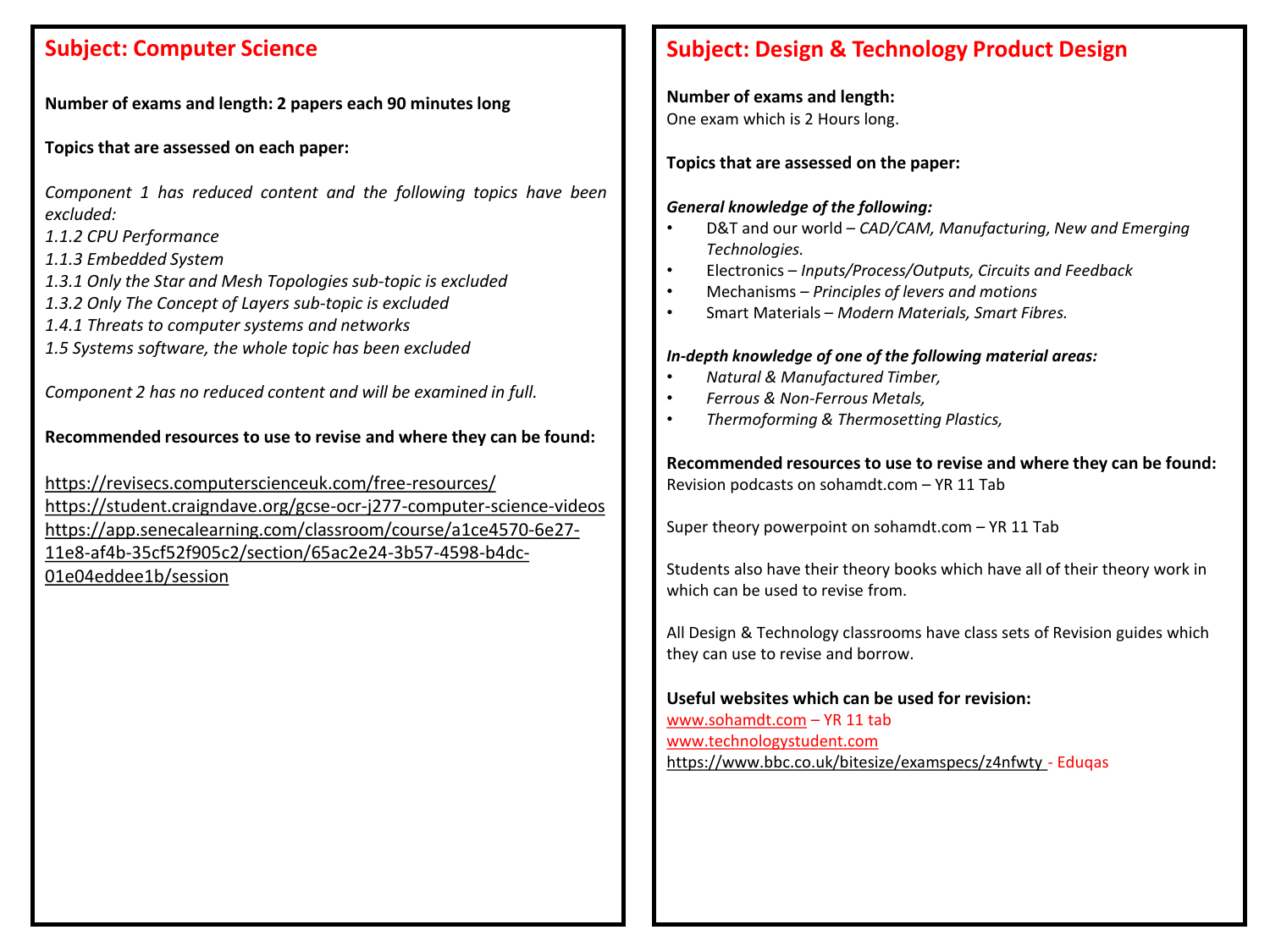# **Subject: Drama**

# **Resources given by school:**

Google Classroom 'Class of 2022 GCSE Drama is continually updated with information and examples

The GCSE Drama revision guide is an excellent way to make sure that you are prepared for C3. We have copies of this available for £3 from the finance office.

Your teachers will be holding Portfolio sessions on Wednesday lunchtimes and after school rehearsals by arrangement.

# **Useful websites:**

- <https://www.bbc.co.uk/bitesize/subjects/zbckjxs>
- <https://www.bbc.co.uk/bitesize/guides/zysyvcw/revision/1>

# **Other useful resources:**

• 'An Inspector Calls' set text

# **Top 5 tips when revising for Drama:**

- 1) Read and **act out** moments from 'An Inspector Calls' so that you have *practical experience* of playing the characters across the whole of the play.
- 2) Make specific notes about moments from 'The Curious Incident' to fit onto an A4 page. Include sketches and *specific drama terminology.*
- 3) Research the **historical context** of 'An Inspector Calls' so that you know what the playwright wanted his *audience* to feel and experience.

# **Subject: Food Preparation and Nutrition**

#### **Number of exams in and length:**

One exam 1 hour and 45 minutes long (20 multiple choice and 80 marks of extended questions)

#### **Topics that are assessed on each paper:**

*All topics below will be assessed throughout the exam, however AQA have pre-released exam material for 2022. Please follow the link below to access the material:*

*<https://filestore.aqa.org.uk/content/summer-2022/AQA-8585-AI-22.PDF>*

*Topics assessed: Food, nutrition and health Food science Food safety Food choice Food provenance*

# **Recommended resources to use to revise and where they can be found:**

- Illuminate Publishing AQA FP&N Revision Guide (to be returned after final exam)

- Mock and Past papers from AQA website
- <http://www.illuminate.digital/aqafood/> Login- SSOHAM 3 Password- STUDENT3
- <https://www.bbc.co.uk/bitesize/subjects/zdn9jhv>
- BBC Teach playlist: [https://www.youtube.com/playlist?list=PLcvEcrsF\\_9zInjxnoPbjRXHScw](https://www.youtube.com/playlist?list=PLcvEcrsF_9zInjxnoPbjRXHScwzEKTuGr) zEKTuGr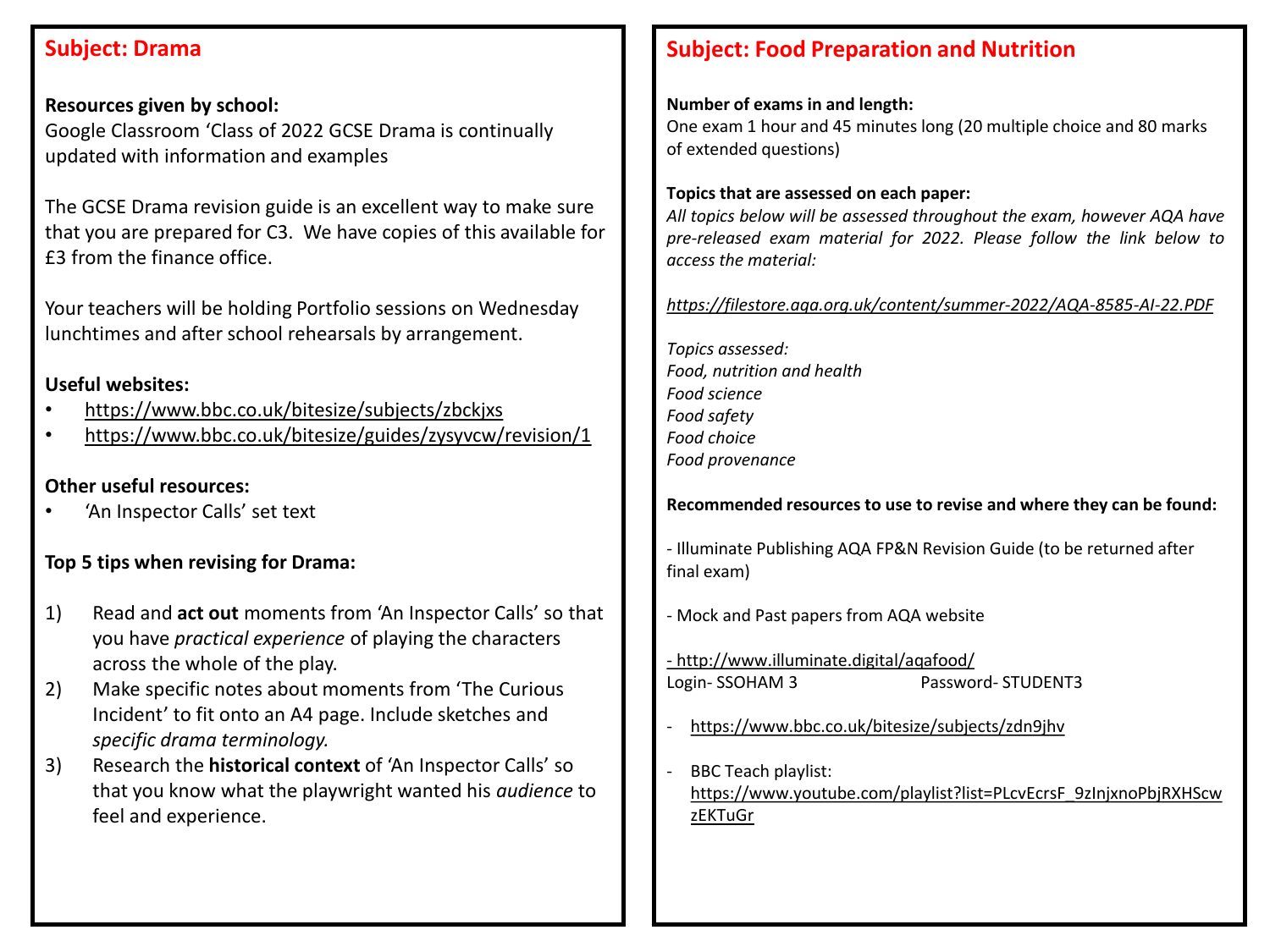# **Subject: Film Studies**

**Number of exams in the subject and length:** 2 Exams: *Component 1:*  1 hour and 30 minutes *Component 2:*  1 hour and 30 minutes

**Content that will feature in Component 1: (Advanced Information from Eduqas in blue)**

# **Section A**

# *Rear Window*

- The key elements of film form \*
- Genre

# *Witness*

- The key elements of film form \*
- Genre

# *Rear Window* **compared to** *Witness*

• Comparison of character, theme, context, narrative

# **Section B**

# **Film History**

• Key facts on the development of film over time.

# **Section C**

# *Juno*

• The Specialist Writing: Gustavo Mercado's *Finding the Frame* 

# **Subject: Film Studies**

**Content that will feature in Component 2: (Advanced Information from Eduqas in blue)**

# **Section A**

# *Slumdog Millionaire*

- The elements of film form \*
- The distinction between plot and story
- Narrative conventions

# **Section B**

# *Tsotsi*

• Representation – age

# **Section C**

# *Skyfall*

- Mise-en-Scene
- The aesthetic qualities of film

\* The elements of film form are: *Mise-en-Scene, Cinematography, lighting, sound, editing*

# **Recommended resources to use to revise and where they can be found:**

All revision materials/supporting resources, web links, quizlets, exam board mark schemes/model exam papers, and a wealth of Power Point presentations, videos and pdfs are located on the *Film Studies Google Classroom*.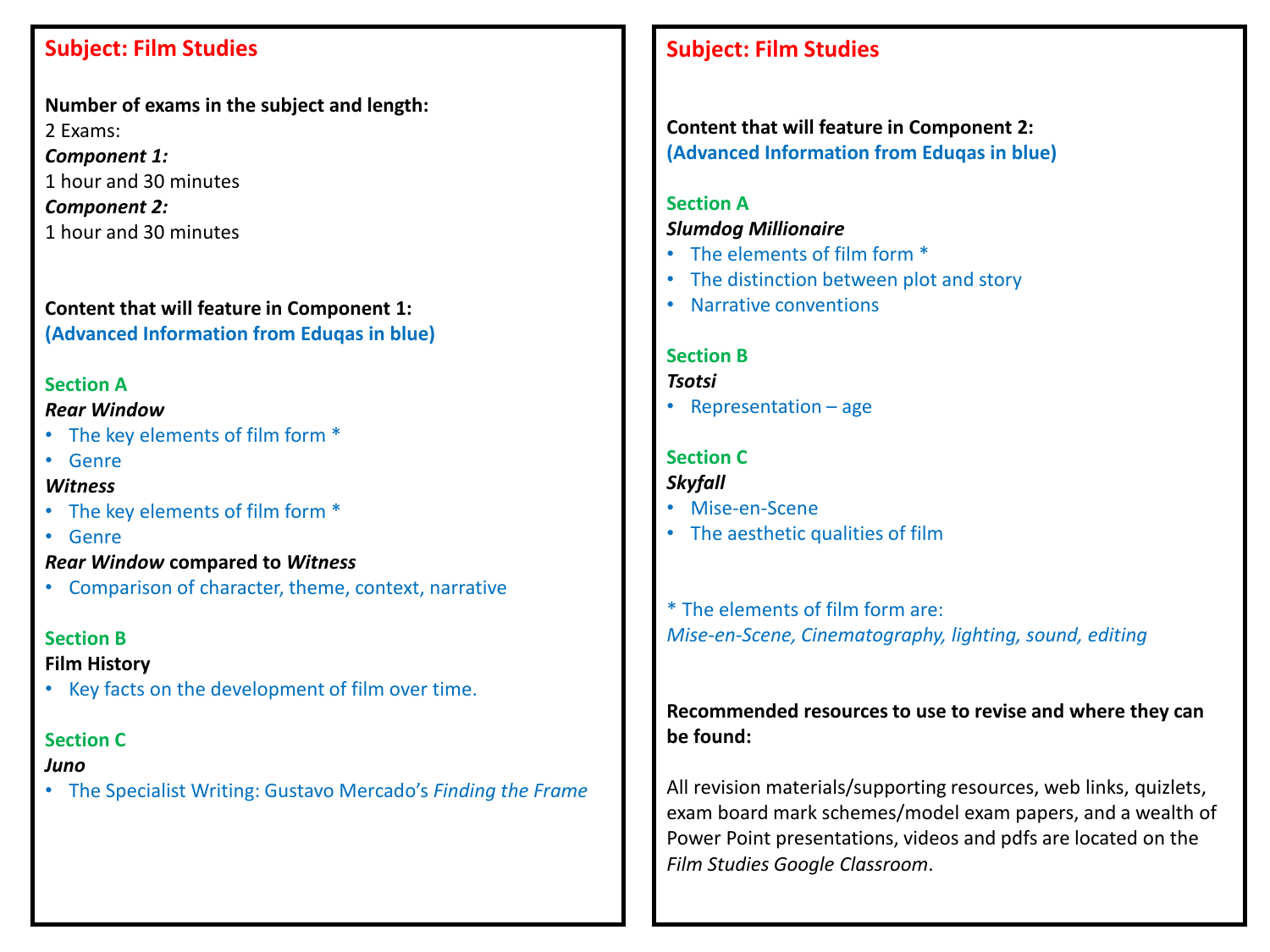# **Subject: Geography**

#### **Number of exams in and length:**

Paper 1 (Physical Geography) – Monday  $23^{rd}$  May  $2022 - 1$  hour 30 mins Paper 2 (Human Geography) – Tuesday  $7<sup>th</sup>$  June 2022 – 1 hour 15 mins Paper 3 (Geographical skills)- Tuesday 14<sup>th</sup> June 2022 - 1 hour

#### **Topics that are assessed on each paper:**

**Paper 1** – *Section A - Natural Hazards* (tropical storms – Typhoon Haiyan case study, tectonic hazards – Nepal and New Zealand earthquake case studies, climate change, UK extreme weather – Beast from the East example). *Section B – Living World* (ecosystems – UK pond example, tropical rainforests – Madagascar case study, cold environments – Svalbard case study). *Section C – Physical Landscapes in the UK* – Coastal landscapes (Dorset coast example) and River landscapes (River Tees and Morpeth examples).

*Paper 2 – Section A – Urban challenges* (London case study, Nairobi case study, sustainable urban living – Freiburg example). *Section B – Economic world* (development – Tunisia example, NEE case study- Pakistan, UK Economy).

*Paper 3 – Section A – Pre-release. Section B – Unseen fieldwork skills.*

#### **Recommended resources to use to revise and where they can be found:**

- Revision booklet an overview booklet which will be provided by the school
- Class work and assessment feedback
- CGP revision guide and AQA GCSE Geography flashcards available to purchase from Amazon
- Past papers can be accessed from the AQA GCSE Geography website AQA | GCSE | Geography | [Assessment](https://www.aqa.org.uk/subjects/geography/gcse/geography-8035/assessment-resources) resources
- Materials uploaded to Google classroom e.g., revision sheets and knowledge organisers
- After-school revision sessions run by the Geography department
- Tutor 2u revision videos on YouTube
- BBC Bitesize and Seneca can be used for short knowledge recaps

# **Subject: History**

# **Number of exams and length**

- Paper 1 Crime & Punishment and Whitechapel 1 hour 15 minutes
- Paper 2 Life in Germany 1 hour 20 minutes
- Paper 3 Early Elizabethan England 55 minutes

## **Useful websites:**

- <https://www.bbc.co.uk/education/topics/z29rbk7>
- <http://www.bbc.co.uk/schools/gcsebitesize/history/mwh/germany/>

# **Other useful resources:**

We will be providing all students will an exam guide, free of charge after Easter. There are also commercial revision guides available to buy. The 'Revise Edexcel GCSE (9-1)' series is created by Pearson and there is one for each of the courses above. These are available at all main retailers. We will be giving copies of these to students who are eligible for financial support.

We will be setting Seneca revision homework every week. This will be useful for content revision for all 3 exams.

Revision sessions will run after school on the following days:

Thursday 28th April Thursday 5th May Thursday 12th May Thursday 26<sup>th</sup> May

Please contact your teachers for further details.

#### **Top tips when revising History**

- 1) Be clear on the order of events, you don't have to learn hundreds of dates but you do need to know sequences. Timelines are useful for this.
- 2) Don't learn isolated facts think 'how might this information be useful in the exam?' 'what type of question might it help with?'
- 3) Try to write questions based around the ideas such as change, causes, consequences. Use your mock exam papers to help you.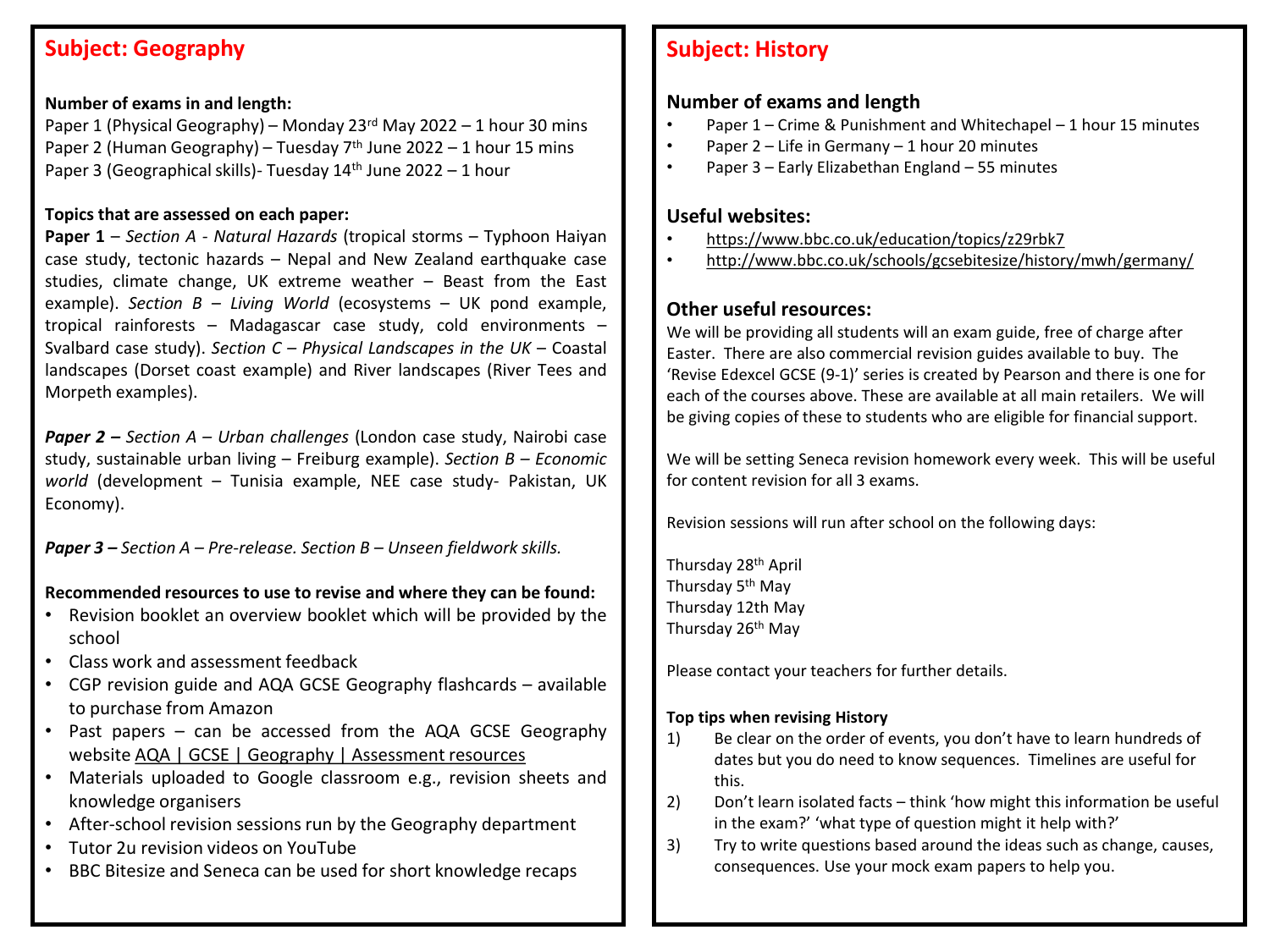# **Subject: MFL - French**

## **Number of exams in and length:**

|  | <b>FRENCH</b> | Speaking  | Weds 27          | 12 mins prep +     |  |  |
|--|---------------|-----------|------------------|--------------------|--|--|
|  |               |           | Thurs 28 April   | 10-12 mins exam    |  |  |
|  |               |           | Duals Weds 4 May |                    |  |  |
|  |               | Listening | 24 May           | HGR 45 mins        |  |  |
|  |               |           |                  | FDN 35 mins        |  |  |
|  |               | Reading   | 24 May           | HGR 1 hour         |  |  |
|  |               |           |                  | FDN 45 mins        |  |  |
|  |               | Writing   | 16 June          | HGR 1 hour 20 mins |  |  |
|  |               |           |                  | FDN 1 hour 5 mins  |  |  |

**Topics that are assessed on each paper:**

# **SPEAKING/LISTENING/READING**

• **ALL** THEMES/TOPICS MUST BE REVISED **UNTIL 24 MAY**

#### **WRITING**

• AFTER 24 MAY, you need to revise these topics for Writing

WRITING GCSE FRENCH - FOUNDATION

**Foundation tier** Theme 1 - Identity and culture Topic 1: Me, my family and friends Topic 2: Technology in everyday life Topic 3: Free-time activities

Theme 2 - Local, national, international and global areas of interest Topic 1: Home, town, neighbourhood and region Topic 2: Social issues (Health + charity/voluntary work)

Theme 3 - Current and future study and employment Topic 1: My studies Topic 2: Life at school/college Topic 4: Jobs, career choices and ambitions

# WRITING GCSE FRENCH - HIGHER

#### **Higher tier**

Theme 1 - Identity and culture Topic 1: Me, my family and friends Topic 2: Technology in everyday life Topic 3: Free-time activities

Theme 2 - Local, national, international and global areas of interest Topic 1: Home, town, neighbourhood and region Topic 2: Social issues Topic 3: Global issues

Theme 3 - Current and future study and employment Topic 1: My studies Topic 2: Life at school/college Topic 3: Education post-16 Topic 4: Jobs, career choices and ambitions

# **Subject: MFL - French**

#### **Useful websites:**

- Memrise [www.memrise.com](http://www.aqa.org.uk/subjects/languages/gcse/german-8668)
- BBC Bitesize (click then select French or German) [https://www.bbc.com/education/levels/z98jmp3](http://www.aqa.org.uk/subjects/languages/gcse/german-8668)
- Linguascope Intermediate level (soham; let5learn) [www.linguascope.com](http://www.linguascope.com/)
- Kerboodle website (ask your teacher for activities)
- AQA

# **Other useful resources:**

- Speaking portfolios for speaking AND writing
- Revision guides (see MFL for details or buy from the school shop at a reduced price)
- 'Love it' grade 5 + 8/9 help sheets or 'Complexity & variety' sheets
- Mock papers & Practice questions

# **Top 5 tips when revising French & German:**

- 1. Little and often 5 minutes of Memorise 3x week; learn a speaking topic per week
- 2. Revise your tenses past/present/future as a minimum
- 3. Attend the Revision & Intervention sessions
- 4. Use the 'Love it' or 'Complexity & variety' sheets to help improve complexity in writing and speaking
- 5. Complete timed practice questions  $(L/R/W +$  translation) + use your revision guides……!

# **GCSE MFL French and German speaking exams are your first GCSEs – 26 & 27 April, 4 May**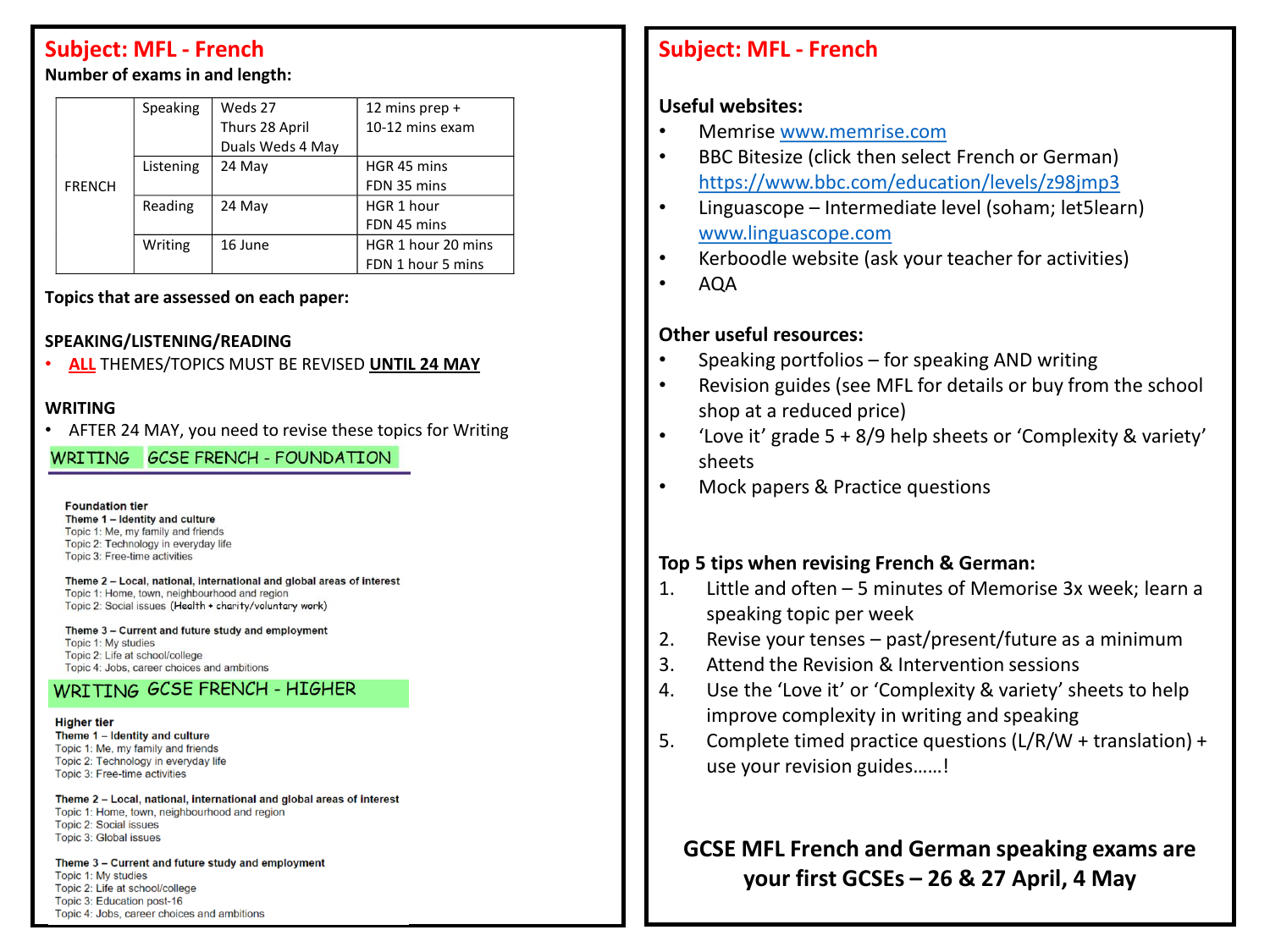# **Subject: MFL - German**

#### **Number of exams in and length:**

|               | <b>Speaking</b> | Weds 27 April | 12 mins prep $+$   |
|---------------|-----------------|---------------|--------------------|
|               |                 |               | 10-12 mins exam    |
| <b>GERMAN</b> | Listening       | 18 May        | HGR 45 mins        |
|               | Reading         | 18 May        | HGR 1 hour         |
|               | Writing         | 6 June        | HGR 1 hour 20 mins |

#### **Topics that are assessed on each paper:**

#### **SPEAKING/LISTENING/READING**

• **ALL** THEMES/TOPICS MUST BE REVISED **UNTIL 24 MAY**

#### **WRITING**

• AFTER 18 MAY, you need to revise these topics for Writing

# WRITING GCSE GERMAN - HIGHER

#### **Higher tier**

Theme 1 - Identity and culture Topic 2: Technology in everyday life Topic 3: Free-time activities

Theme 2 - Local, national, international and global areas of interest Topic 1: Home, town, neighbourhood and region Topic 4: Travel and tourism

Theme 3 - Current and future study and employment Topic 2: Life at school/college Topic 3: Education post-16 Topic 4: Jobs, career choices and ambitions

# **Subject: MFL - German**

## **Useful websites:**

- Memrise [www.memrise.com](http://www.aqa.org.uk/subjects/languages/gcse/german-8668)
- BBC Bitesize (click then select French or German) [https://www.bbc.com/education/levels/z98jmp3](http://www.aqa.org.uk/subjects/languages/gcse/german-8668)
- Linguascope Intermediate level (soham; let5learn) [www.linguascope.com](http://www.linguascope.com/)
- Kerboodle website (ask your teacher for activities)
- AQA

# **Other useful resources:**

- Speaking portfolios for speaking AND writing
- Revision guides (see MFL for details or buy from the school shop at a reduced price)
- 'Love it' grade 5 + 8/9 help sheets or 'Complexity & variety' sheets
- Mock papers & Practice questions

# **Top 5 tips when revising French & German:**

- 1. Little and often 5 minutes of Memorise 3x week; learn a speaking topic per week
- 2. Revise your tenses past/present/future as a minimum
- 3. Attend the Revision & Intervention sessions
- 4. Use the 'Love it' or 'Complexity & variety' sheets to help improve complexity in writing and speaking
- 5. Complete timed practice questions  $(L/R/W +$  translation) + use your revision guides……!

**GCSE MFL German speaking exams are your first GCSEs Tuesday 26 April**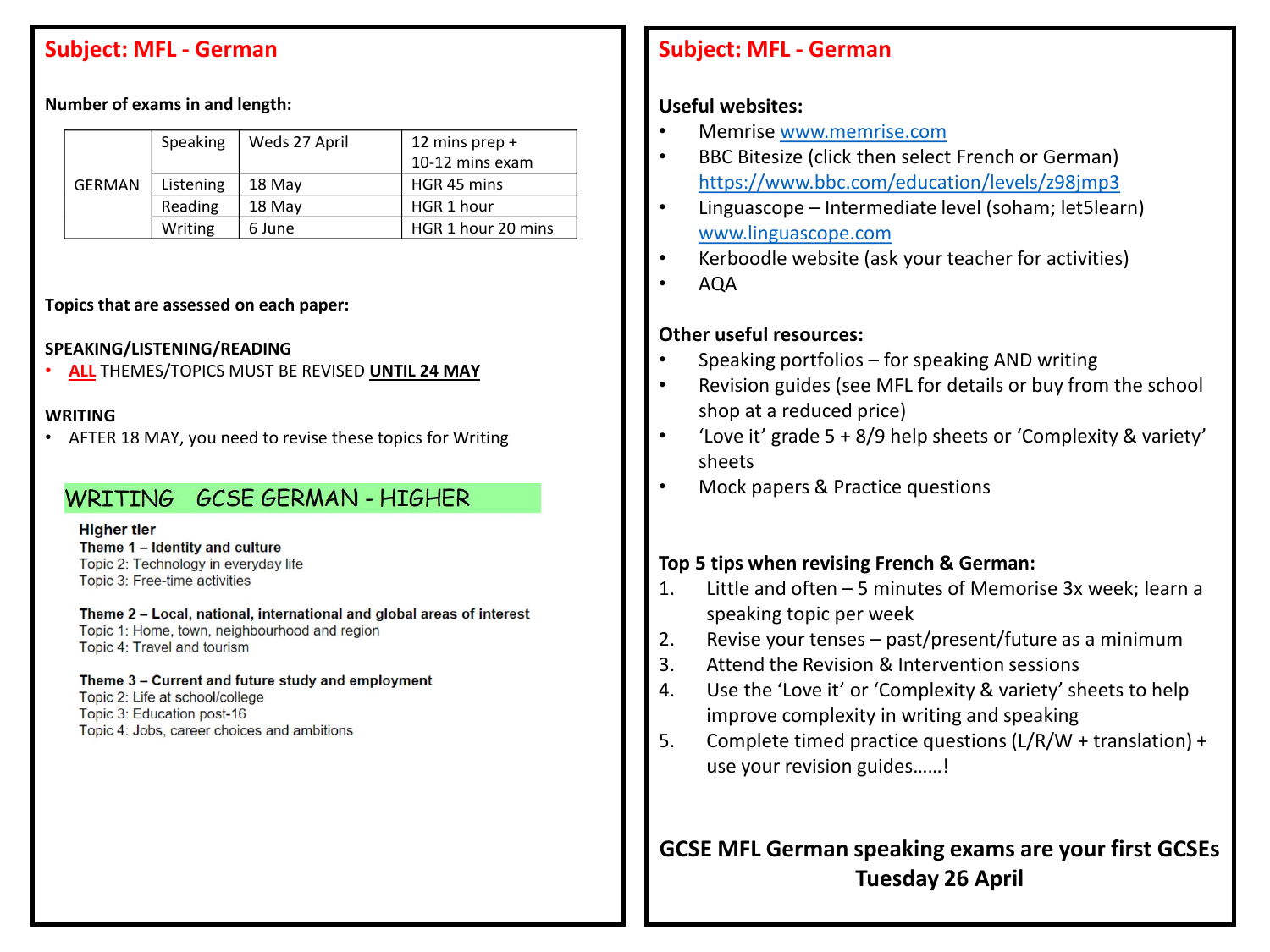# **Subject: Music**

**Number of exams in and length: 1 listening examination of 1 hour**

**Topics that are assessed on the paper:** Rock 'n' Roll of the 1950s and 1960s, Pop Ballads of the 1970s, 80s and 90s, The Classical & Romantic Concerto, Film Music, Eastern Mediterranean Music (this includes Palestinian, Israeli and Greek Music), Indian Classical and Bhangra Music. You will also be asked to follow a score, recognise key and time signatures and complete missing notes in a melody line.

# **Recommended resources to use to revise and where they can be found:**

- OCR GCSE Revision Guide
- OCR GCSE Revision Videos on YouTube (there is one for each topic we study, with videos to help you recognise the music)
- BBC Bitesize Website
- Google Classroom revision resources
	- Mrs Perry's class, 11A, class code: **xj2c4ex**
	- Mr Moses' class, 11C, classcode: **vvbyahs**

# **Subject: Physical Education**

**Number of exams in and length:** Paper  $1 = 1$  hour Paper  $2 = 1$  hour

**Topics that are assessed on each paper:**

Paper 1 – Physical factors affecting performance:

- Applied anatomy and physiology
- Physical training.

*Paper 2 – Socio-cultural issues and sports psychology*

- *Socio-cultural influences*
- *Sports psychology*
- *Health, fitness and well-being.*

**Recommended resources to use to revise and where they can be found:** As well as using their class notes, It is recommended that students use the revision books that have been promoted within lessons, these are available from the school finance office or can be bought online.

# OCR GCSE PE Revision Guides:

https://www.amazon.co.uk/GCSE-Physical-Education-Revision-[Guide/dp/1789083206/ref=sr\\_1\\_4?keywords=ocr+gcse+pe+revision&qid](https://www.amazon.co.uk/GCSE-Physical-Education-Revision-Guide/dp/1789083206/ref=sr_1_4?keywords=ocr+gcse+pe+revision&qid=1569332219&sr=8-4) =1569332219&sr=8-4

We also strongly recommend the use of exam papers to practice. Below is a link to past exam papers and sample assessment materials for each exam:

[https://www.ocr.org.uk/qualifications/gcse/physical-education-j587](https://www.ocr.org.uk/qualifications/gcse/physical-education-j587-from-2016/assessment/) from-2016/assessment/

There are also some excellent resources on the BBC bitesize website, focussing specifically on the OCR exam board for GCSE PE:

<https://www.bbc.co.uk/bitesize/examspecs/ztrcg82>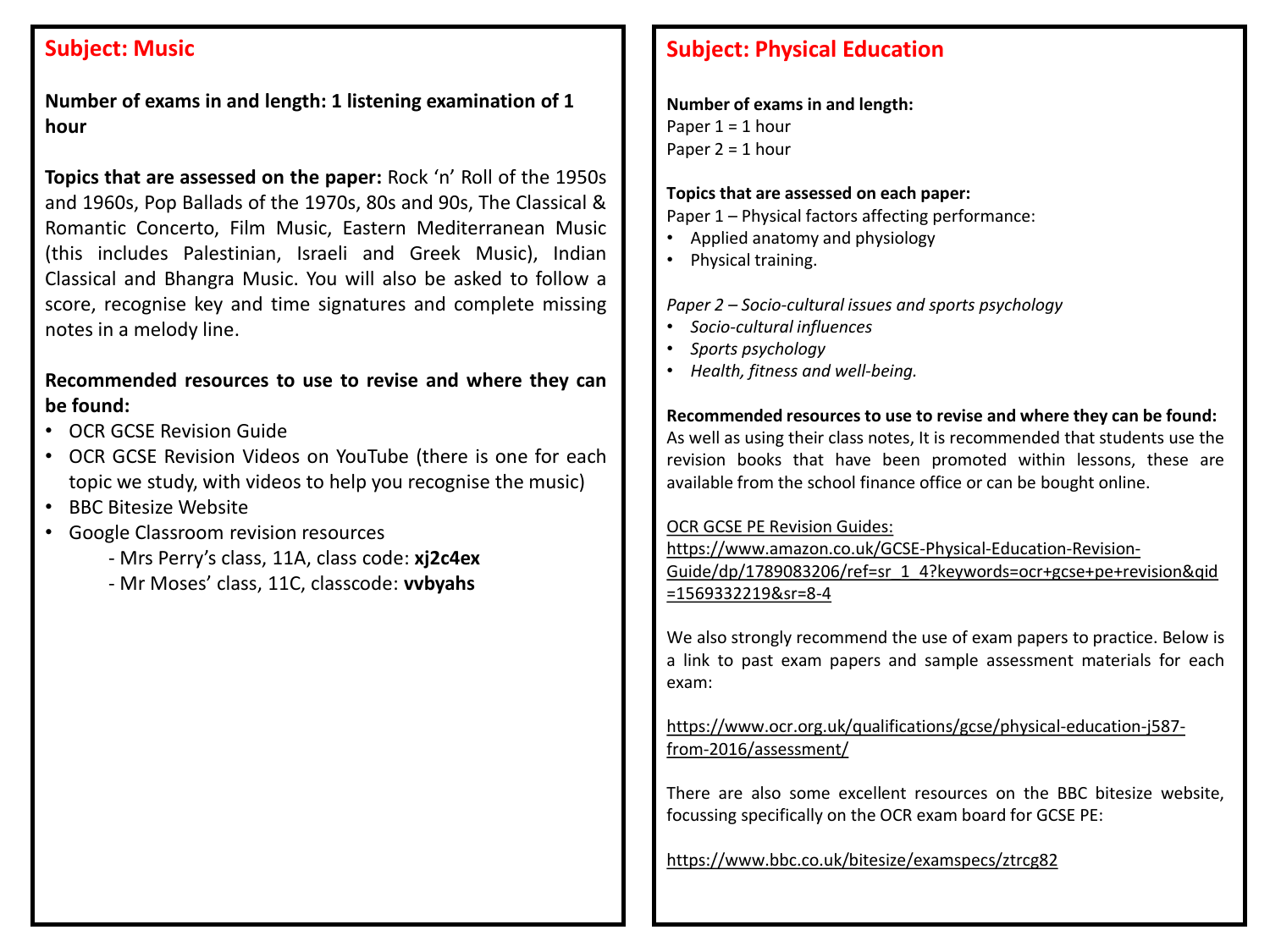# **Subject: RE**

#### **Number of exams in and length:**

Paper 1 - 1 hour 45 minutes Paper 2 - 1 hour and 45 minutes

#### Topics that are assessed on each paper:

**Paper 1** – Christian Beliefs and Practices, Buddhist Beliefs and Practices. You must refer to the AQA information given to you by your teacher to see which topics will be the main focus for the questions. This information is also available on Google Classroom.

**Paper 2** – Theme A (Relationships and Family), Theme B (Religion and Life), Theme D (Religion, Peace and Conflict) and Theme E (Religion, Crime and Punishment).

Recommended resources to use to revise and where they can be found: Resources given by school:

- Mock papers
- Sample questions and answers

Other useful resources (available from your RE teacher):

- AQA Religious Studies A (9-1) Christianity & Buddhism revision guide.
- AQA Religious Studies A (9-1) Christianity and Buddhism Workbook

#### Useful websites:

- [http://www.aqa.org.uk/subjects/religious-studies/gcse/religious](http://www.aqa.org.uk/subjects/religious-studies/gcse/religious-studies-a-8062)studies-a-8062
- <https://www.bbc.com/education/examspecs/zy7spbk>
- <https://www.buddhanet.net/e-learning/index.htm>
- <http://www.bbc.co.uk/religion/religions/christianity>

# **Subject: Business GCSE**

#### **Number of exams in and length:**

Business 1 – Business Activity, Marketing and People. 80 marks, 90 minute exam - Multiple choice, short and long answer written questions based on case studies given in the exam.

Business 2 – Operations, Finance and Influences on Business. 80 marks, 90 minute exam - Multiple choice, short and long answer written questions based on case studies given in the exam. \*\*This is synoptic so can draw on knowledge from paper 1 too.\*\*

#### **Topics that are assessed on each paper:**

*Business 1 – Business Activity, Marketing and People/HR Business 2 – Operations, Finance and Influences on Business \*\*On google classroom you have a copy of the topics which have been removed for 2022\*\**

#### **Recommended resources to use to revise and where they can be found:**

Class workbook and assessment feedback In-house revision guides Revision sheets/flash cards – which have been completed in class Revision book – Published by Hodder Education GCSE Business (9-1) Business revision google clssroom

#### **Websites:**

BBC Bitesize Tutor2u website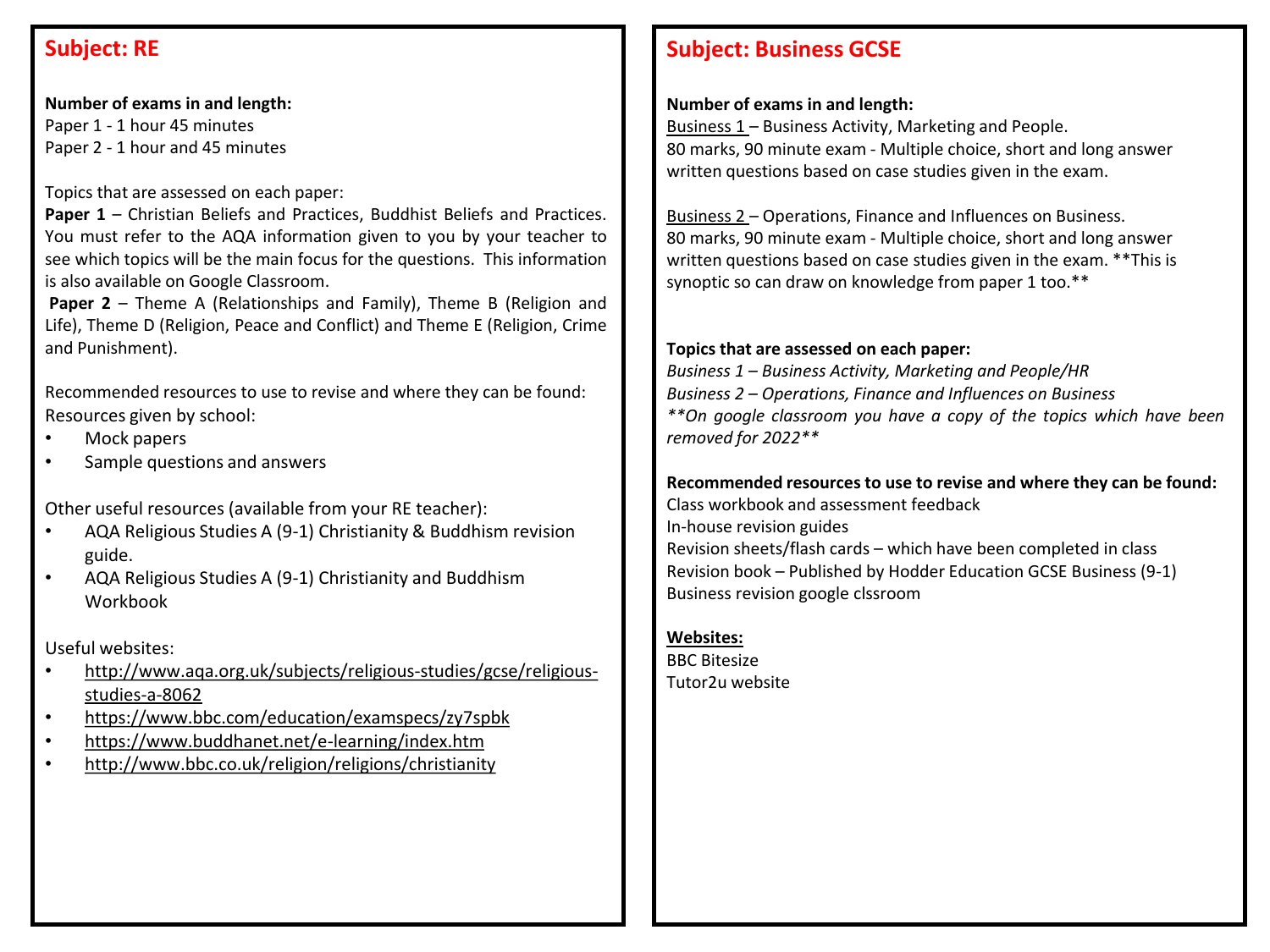| <b>Date - Week commencing</b> | What subjects will I revise and what activities will I do? |         |         |         |         |  |  |  |
|-------------------------------|------------------------------------------------------------|---------|---------|---------|---------|--|--|--|
|                               | Subject                                                    | Subject | Subject | Subject | Subject |  |  |  |
|                               |                                                            |         |         |         |         |  |  |  |
|                               |                                                            |         |         |         |         |  |  |  |
|                               |                                                            |         |         |         |         |  |  |  |
|                               |                                                            |         |         |         |         |  |  |  |
|                               |                                                            |         |         |         |         |  |  |  |
|                               |                                                            |         |         |         |         |  |  |  |
|                               |                                                            |         |         |         |         |  |  |  |
|                               |                                                            |         |         |         |         |  |  |  |
|                               |                                                            |         |         |         |         |  |  |  |
|                               |                                                            |         |         |         |         |  |  |  |
|                               |                                                            |         |         |         |         |  |  |  |
|                               |                                                            |         |         |         |         |  |  |  |
|                               |                                                            |         |         |         |         |  |  |  |
|                               |                                                            |         |         |         |         |  |  |  |